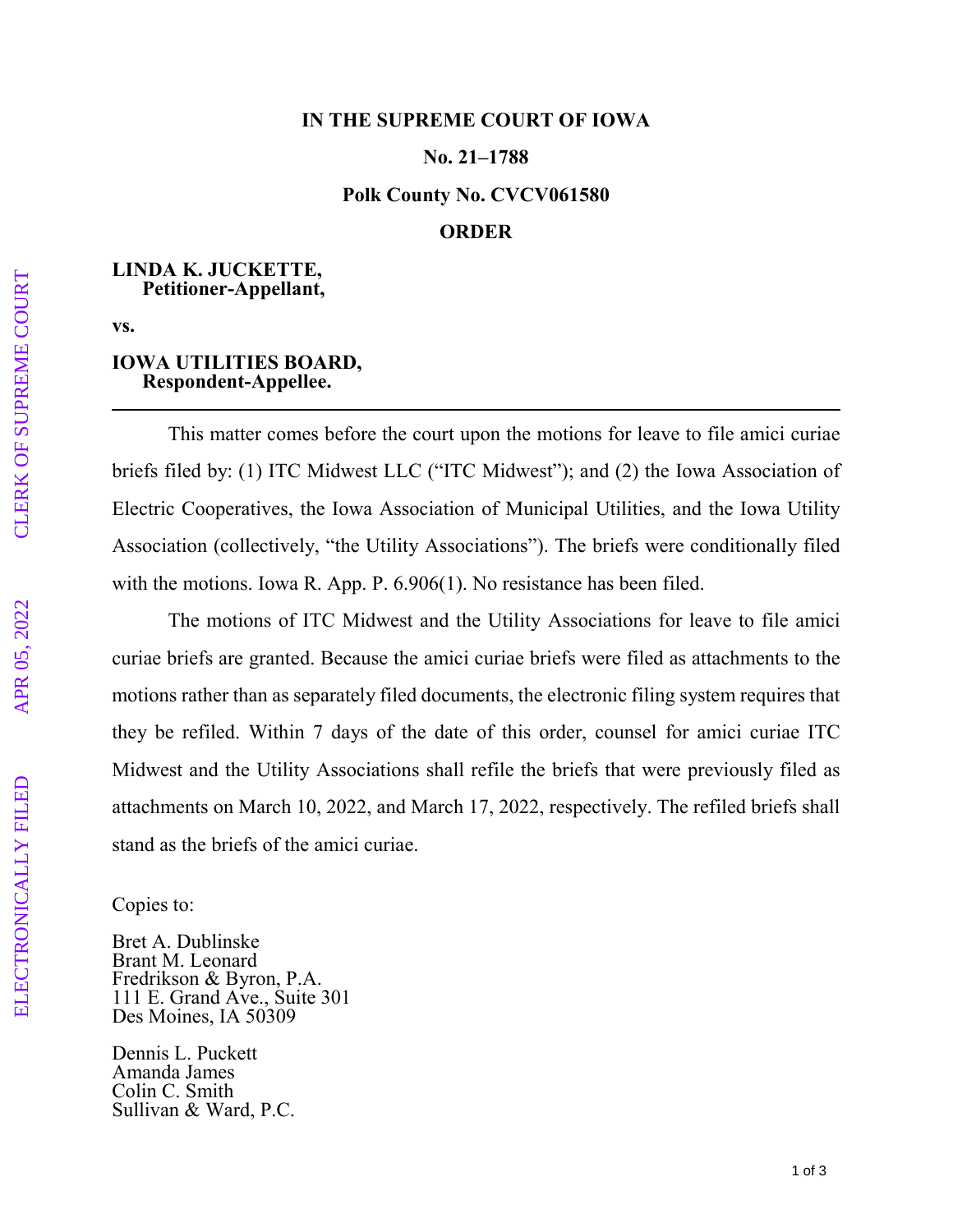6600 Westown Pkwy., Suite 200 West Des Moines, IA 50266-7733

John E. Lande William M. Reasoner Dickinson, Mackaman, Tyler & Hagen, P.C. 699 Walnut St., Suite 1600 Des Moines, IA 50309

Matthew Oetker Jon Tack Gail J. Beech Iowa Utilities Board 1375 E. Court Ave. Des Moines, IA 50319

Jeffrey J. Cook Office of Consumer Advocate 1375 E. Court Ave. Des Moines, IA 50319

Andrew L. Magner MidAmerican Energy Company 666 Grand Ave., Suite 500 Des Moines, IA 50309

Christina L. Gruenhagen Daniel Peacock David Meyers Parker & Gaedelmann, P.L.L.C. West Des Moines, IA 50266